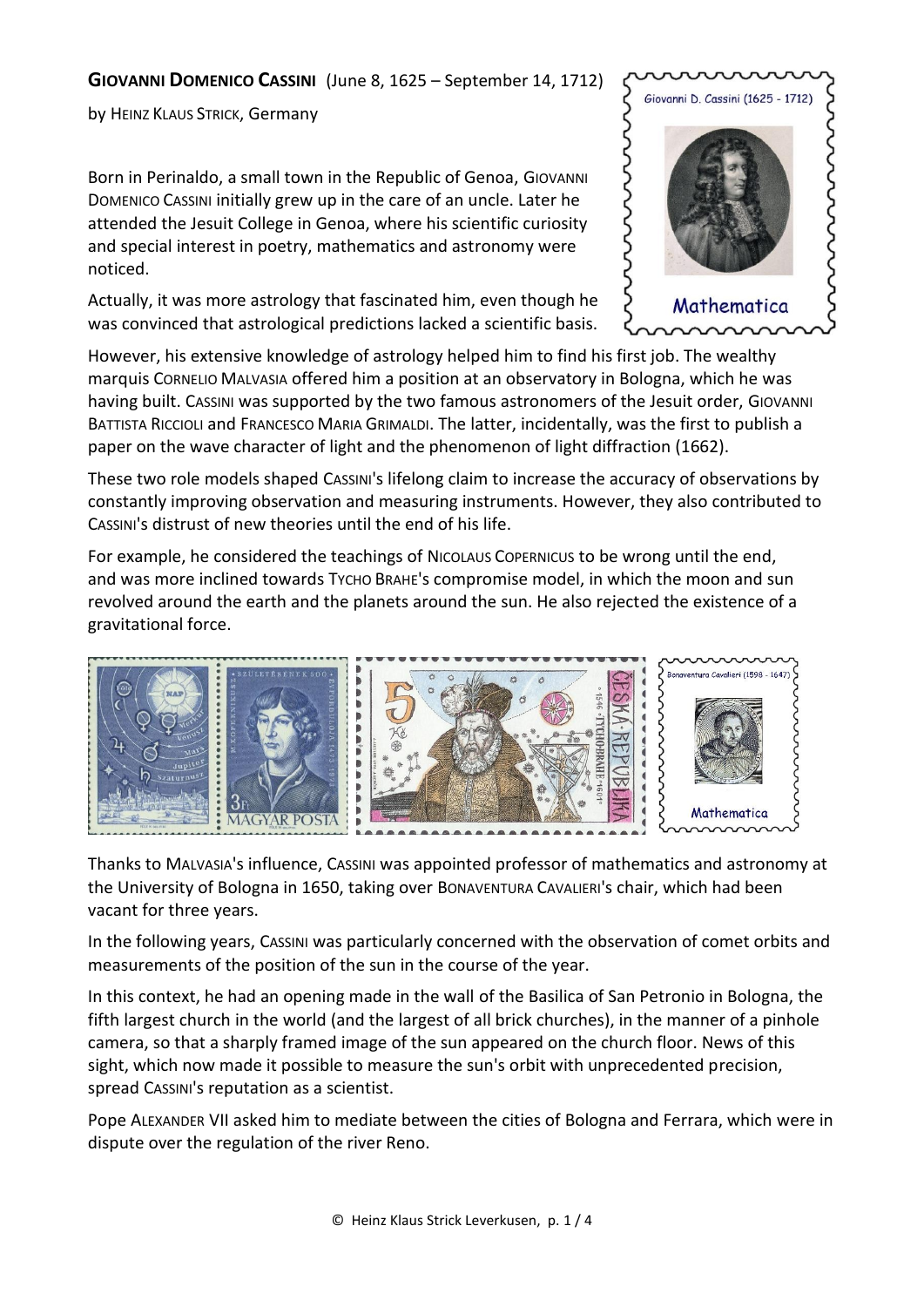After this successful mission, CASSINI was even appointed papal overseer of the fortifications of the Papal States and commissioner for water issues. However, he refused a permanent position in the papal service, as he was more interested in astronomical questions.

Thanks to a greatly improved telescope, he was able to make sensational observations from 1664 onwards. He discovered the strong oblateness of Jupiter at the poles as well as the coloured bands and spots on the surface (he described the large red spot almost at the same time as ROBERT HOOKE). He measured the duration of the planet's rotation around its axis of rotation (in later years he noticed that the layers of the atmosphere had different rotation speeds).

CASSINI measured the orbital periods of Jupiter's moons and compiled extensive tables that made it possible to predict their visibility. However, deviations of up to 17 minutes occurred – depending on whether the planet was observed in the direction of the sun (i.e. "behind" the sun) or in the opposite direction. CASSINI initially assumed that the reason for this was that light takes different amounts of time to travel the different distances, but then rejected the idea that the speed of light was finite, because this did not correspond to traditional doctrine.

It is an irony of history that in 1676 his own assistant OLE CHRISTENSEN RØMER drew the right conclusion from CASSINI's measurement data.

In 1666, CASSINI published his extremely precise values of the rotation period of Mars and his observations regarding the changes on the surface of this planet, especially the white polar caps (a millennium event - see stamp on the right).



Due to the sensational discoveries, CASSINI received an invitation to Paris from King LOUIS XIV to support the establishment of the new observatory there. The Senate of Bologna and the Pope had no objections to such a trip, as they assumed that CASSINI appreciated the existing work opportunities in Italy.

The appointment as a member of the *Académie Royale des Sciences* and his appointment as director of the Paris Observatory combined with generous financial soon led to a change of heart: CASSINI took French citizenship and changed his first name to JEAN-DOMINIQUE.

Through his marriage to GENEVIÈVE DE LAISTRE, who came from a wealthy family, he became the owner of a castle, which he used as a summer residence.



The series of sensational discoveries continued in Paris. He discovered the first four moons of Saturn and the gap in the planet's ring system (the so-called CASSINI division). The accuracy of his drawings of the lunar surface has only been surpassed after the invention of photography.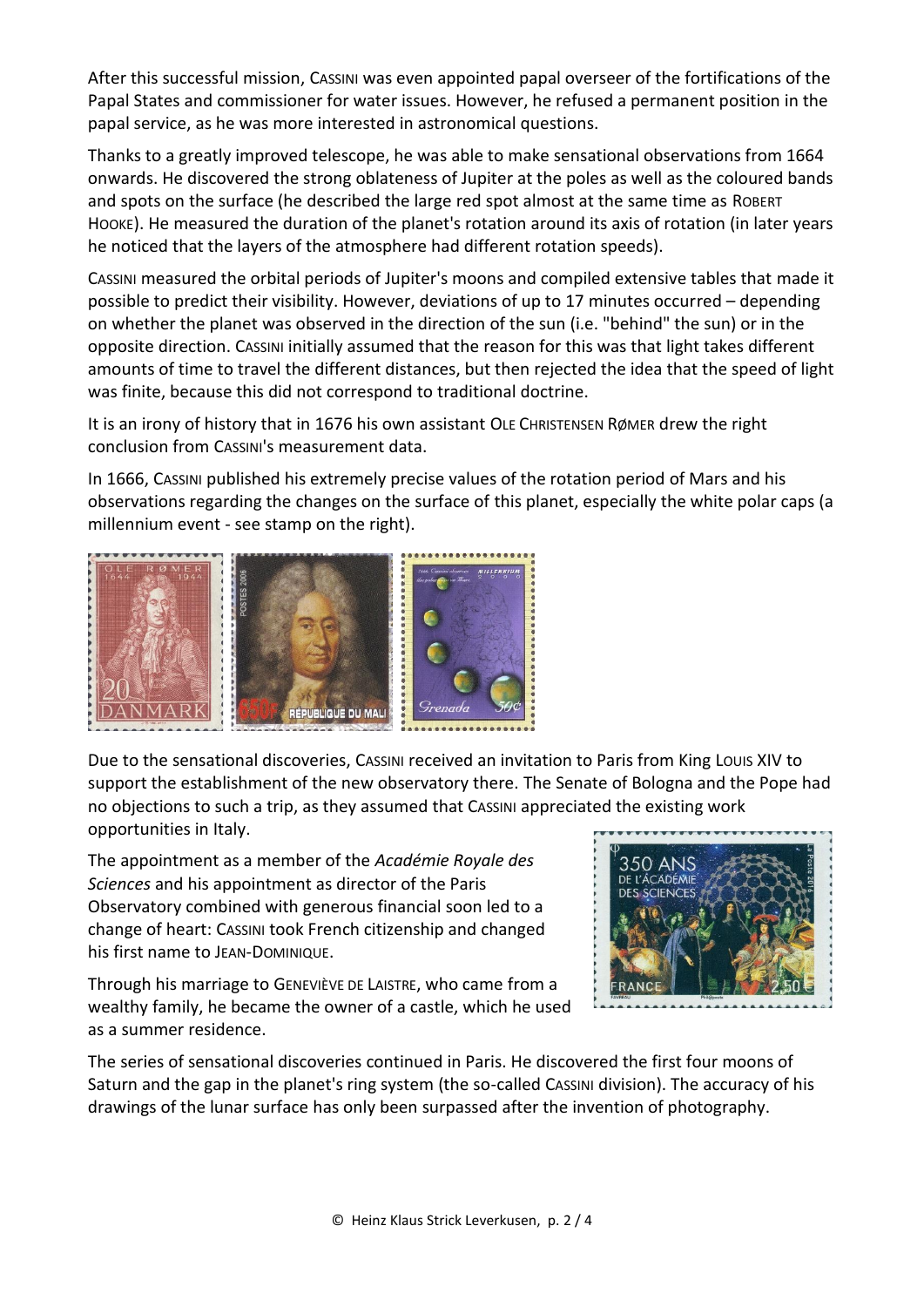

CASSINI's data on the orbits of Jupiter's moons could be used to determine the longitudes of various locations on Earth. From the comparison of the measurement data concerning the position of the planet Mars by JEAN RICHER in French Guyana and in Paris, an approximate value of the mean distance between the Earth and the Sun could be determined for the first time.

RICHER concluded from the fact that the period of a pendulum in Cayenne was shorter than one in Paris that this was connected with the flattening of the Earth at the poles, which would correspond to the observations with Jupiter. CASSINI did not accept this and stuck to the opinion also held by DESCARTES that there was  $-$  if at all  $-$  a peaking at the poles.

Surveys along the longitude running through Paris were to provide clarity but the project had to be abandoned in 1685 for financial reasons. It was not until 1700 that the entire route from Amiens to Perpignon was triangulated. It turned out that the actual area of France was considerably smaller than previously estimated, which prompted Louis XIV to say: "CASSINI has taken more from my kingdom than I have gained by conquest."

CASSINI saw in the measurement results a confirmation of his ideas about the shape of the Earth. Today we know that the data were too inaccurate to draw any conclusions from them. It was not until the Great Geodetic Expedition of 1736 that more clarity was achieved.



Around 1680 CASSINI investigated a special type of curves defined by the following property: Each point  $P(x, y)$  of the curve has the property that the product of the distances to two given points  $P_1(+c, 0)$  and  $P_2(-c, 0)$  is equal to a constant  $a^2$  (a,  $c \ge 0$ ). This definition gave rise to the following relation between the coordinates *x, y*:

Following relation between the coordinates x, y:<br> $(x^2 + y^2)^2 - 2c^2(x^2 - y^2) = a^4 - c^4$ , cf. the Wikipedia figure on the left.

The figure on the right shows the three possible cases  $a < c$  (green),  $a = c$  (red) and  $a > c$  (blue).



© Heinz Klaus Strick Leverkusen, p. 3 / 4